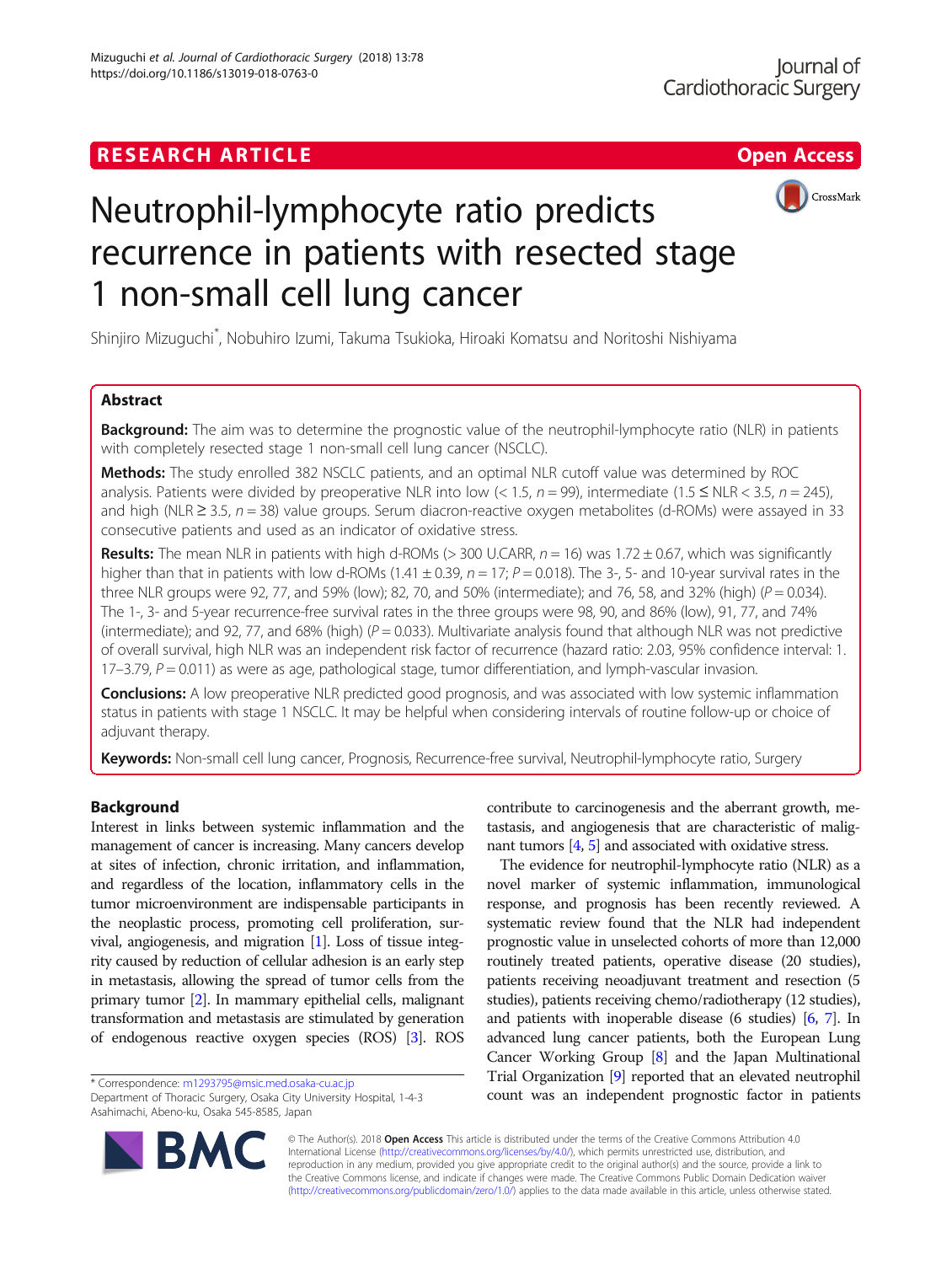with advanced non-small cell lung cancer (NSCLC). Several studies have evaluated the prognostic significance of the NLR in patients with completely resected NSCLC [[10](#page-6-0)–[17](#page-6-0)], but, the prognostic value of preoperative NLRs in early stage, completely resected NSCLC is not well known. The study objective was to determine the significance of increased NLR and its relationship to serum ROS generation, survival, and recurrence in patients with stage 1 NSCLC.

# Methods

# Patients

The medical records of 587 consecutive patients at Osaka City University Hospital, Osaka, Japan, with pulmonary resection for stage I NSCLC between January 1998 and December 2012 were analyzed retrospectively. Patients with partial wedge resection or segmentectomy, those without radical mediastinal lymph node dissection (R0), and those given neoadjuvant therapy were excluded from the study. Patients with hematologic cancers, autoimmune disorders, with recent steroid or immunosuppressive therapy, or preoperative infection were excluded from the NLR analysis. The records of the 382 remaining patients with pathological stage I NSCLC with lobectomy or bilobectomy and R0 were evaluated. Tumor histology was classified following World Health Organization criteria, and postoperative staging was based on the international TNM classification for lung cancer (7th) [[18](#page-6-0)]. Patients were followed at 1–6-month intervals postoperatively. Follow-up evaluation included physical examination, chest X-ray, and blood examination, including for tumor markers. Chest, brain and abdominal computed tomography were performed at 6–12 month intervals. Bone scanning was not routinely performed in asymptomatic patients. Whenever any symptoms or signs of recurrence were detected, magnetic resonance imaging of the brain and bone scintigraphy was performed. Of the 382 patients, 264 had adenocarcinoma, 92 had squamous cell carcinoma, 12 had adenosquamous carcinoma, 14 had large-cell neuroendocrine carcinoma; 212 were pathological stage IA and 170 were stage IB. Fifty-one of 140 patients (36%) with stage 1A (T1b) and 1B adenocarcinoma received oral fluoropyrimidine for 2 years. Dosage escalation or schedule modification was at the discretion of the clinician. Patients underwent chemotherapy, radiotherapy, or the best available supportive care when recurrence was detected. This study was conducted following Helsinki Declaration guidelines and was approved by the institutional review board of Osaka City University (reference number 3361).

# NLR

Preoperative NLRs were calculated from routine blood counts performed on admission. The optimal NLR cutoff value for predicting recurrence within 3 years, as identified by receiver operating characteristic (ROC) curves, was 1.5

(Youden index = 0.154), the sensitivity was 30.6%, specificity was 84.8%, and area under the curve  $(AUC) = 0.572$ ; 95% CI: 0.503–0.638). The patients were stratified by their preoperative NLR to three groups: low  $(< 1.5, n = 99)$ , intermediate (1.5 ≤ NLR < 3.5, *n* = 245), and high (≥3.5, *n* = 38). The clinicopathological features, clinical course, and postsurgical survival of the groups were compared.

#### Assay of reactive oxygen metabolites (ROM) in serum

Serum diacron (d)-ROM levels of 33 consecutive patients were measured as an indicator of oxidative using a spectrophotometric method using a commercial free radical analysis system (FRAS; Diacron, Grossto, Italy) as previously described [\[19](#page-6-0)]. As hydroperoxides are an intermediate oxidation product of lipids, peptides, and amino acids, overall oxidative stress can be spectrophotometrically estimated by measuring total hyperperoxide level [[20](#page-6-0)]. Serum samples were collected just before surgery and stored at − 80 °C until they were assayed. Briefly, 10 μL of serum were added to 1 mL of assay mixture, gently agitated for 1 min at 37 °C, and the optical density (OD) was measured at 505 nm using a spectrophotometer. The results were expressed in Carratelli (CARR) units, where 1 U. CARR corresponds to 0.08 mg  $H_2O_2/100$  mL serum [\[20\]](#page-6-0).

### Statistical analysis

Values of continuous and dichotomous variables were compared using Kruskal−Wallis one-way analysis, the Mann–Whitney U test, the  $\chi^2$  test, or Fisher's exact test. The Kaplan−Meier method and log-rank test were used to analyze survival. To determine the independent prognostic factors, multivariate analysis was conducted using the Cox proportional hazard model. P-values < 0.05 were considered statistically significant. Statistical analysis was performed using JMP 10 software (SAS Institute, Cary, NC, USA).

## Results

# Relation between serum d-ROM and NLR

The mean d-ROM value of the 33 patients tested was 297 U.CARR (range, 215–434). As shown in Fig. [1,](#page-2-0) the mean NLR in patients with high ( $>$  300 U.CARR,  $n = 16$ ) d-ROM levels was  $1.72 \pm 0.67$ , which was significantly higher than that in patients with low  $(< 300$  U.CARR,  $n$  $= 17$ ) d-ROM levels  $(1.41 \pm 0.39, P = 0.018)$ .

#### Clinicopathological characteristics and NLR

Of the 382 patients, there were 264 with adenocarcinoma, 92 with squamous cell carcinoma, 12 with adenosquamous carcinoma, and 14 with large cell neuroendocrine carcinoma. Twelve patients were pathological stage IA, and 170 were stage IB. Table [1](#page-2-0) shows the characteristics of patients stratified by NLR into low-, intermediate- and high-value groups). There were no significant differences in age, sex, smoking history, Eastern Cooperative Oncology Group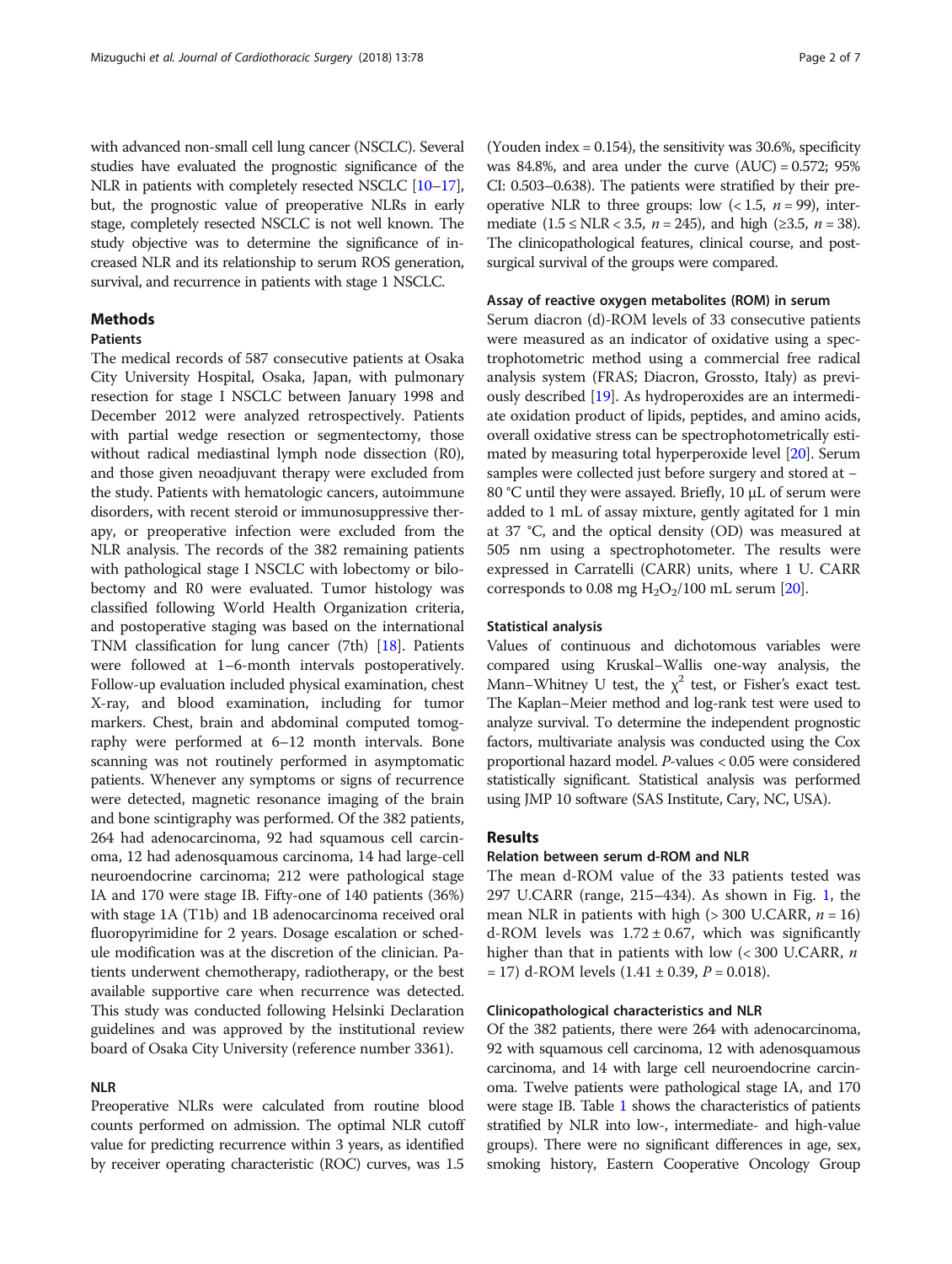<span id="page-2-0"></span>

performance status (PS), postoperative predicted pulmonary function tests (PFTs), differentiation of the resected tumor, pathological stage, Child-Pugh score, estimated glomerular filtration rate (eGFR), or serum albumen concentration among the groups. Patients with high NLRs had a significantly lower body mass index (BMI) and higher concentration of serum C-reactive protein (CRP) than those in the other two groups  $(P = 0.049$  and  $< 0.001$ , respectively).

# Postoperative outcome

The overall mean duration of follow-up was 5.6 years (range 0.1–16.2 years), a total of 2146 patient-years. There were 63 deaths from lung cancer and 73 from other diseases, including 23 from other cancers; 246 patients were still alive, including 16 with a recurrence of lung cancer. Of the 99 patients with low NLRs, 10 (10%) died from lung cancer, 19 (19%) from other diseases, and 70 (71%) were still alive. Of the 245 patients with intermediate NLRs, 47 (19%) died from cancer, 43 (18%) from other diseases, and 155 (63%) were still alive. Of the 38 patients

Table 1 Clinicopathological characteristics according to preoperative NLRs

| Group                             |                | Patients | low NLRs<br>$(< 1.5: n = 99)$ | intermediate NLRs    | High NLRs<br>$(23.5: n = 38)$ | $P$ -value |
|-----------------------------------|----------------|----------|-------------------------------|----------------------|-------------------------------|------------|
|                                   |                |          |                               | $(1.5-3.5: n = 245)$ |                               |            |
| Age (years)                       | < 75           | 289      | 78                            | 182                  | 29                            | 0.675      |
|                                   | $\geq 75$      | 93       | 21                            | 63                   | 9                             |            |
| Sex                               | Male           | 232      | 57                            | 154                  | 21                            | 0.509      |
|                                   | Female         | 150      | 42                            | 91                   | 17                            |            |
| BMI (Kg/m <sup>2</sup> )          |                |          | $22.3 \pm 3.0$                | $22.3 \pm 3.2$       | $21.0 \pm 3.0$                | 0.049      |
| Smoking History                   | Yes            | 240      | 61                            | 156                  | 23                            | 0.895      |
|                                   | No             | 142      | 38                            | 89                   | 15                            |            |
| PS                                | $0 - 1$        | 355      | 94                            | 224                  | 37                            | 0.273      |
|                                   | $\overline{2}$ | 27       | 5                             | 21                   | 1                             |            |
| Predicted post PFTs <sup>a</sup>  | $\geq 40$      | 355      | 95                            | 227                  | 33                            | 0.184      |
|                                   | < 40           | 27       | $\overline{4}$                | 18                   | 5                             |            |
| Histology                         | Ad             | 264      | 79                            | 166                  | 19                            | 0.003      |
|                                   | Others         | 118      | 20                            | 79                   | 19                            |            |
| Differentiation                   | Well           | 125      | 37                            | 78                   | 10                            | 0.412      |
|                                   | Mod/poor       | 257      | 62                            | 167                  | 28                            |            |
| p-stage                           | IA             | 212      | 62                            | 131                  | 19                            | 0.233      |
|                                   | $\mathsf{IB}$  | 170      | 37                            | 114                  | 19                            |            |
| Child-Pugh Score                  | 5              | 342      | 90                            | 220                  | 32                            | 0.539      |
|                                   | $\geq 6$       | 40       | 9                             | 25                   | 6                             |            |
| eGFR (ml/min/1.73m <sup>2</sup> ) | $\geq 60$      | 301      | 85                            | 189                  | 27                            | 0.094      |
|                                   | < 60           | 81       | 14                            | 56                   | 11                            |            |
| Albumin (g/dl)                    |                |          | $4.1 \pm 0.29$                | $4.1 \pm 0.35$       | $4.1 \pm 0.38$                | 0.798      |
| CRP (mg/dl)                       |                |          | $0.14 \pm 0.39$               | $0.22 \pm 0.43$      | $0.87 \pm 2.18$               | < 0.001    |

<sup>a</sup>Predicted postoperative values of FEV<sub>1.0</sub> or DL<sub>CO</sub> less than 40% are defined as high-risk results of pulmonary function tests Ad adenocarcinoma, BMI body mass index, PFT pulmonary function test, PS performance status, p-stage pathological stage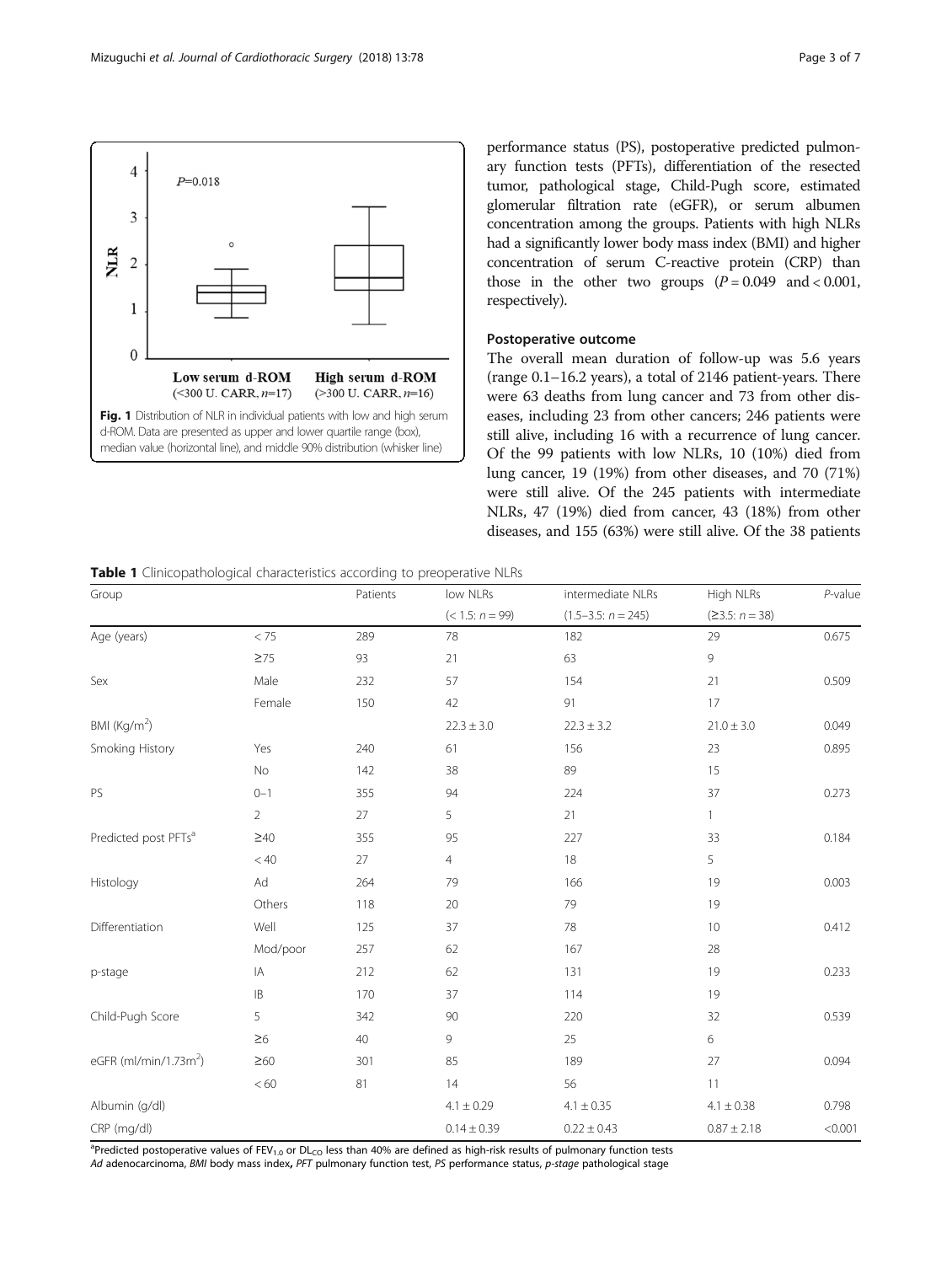with high NLRs there were six deaths from cancer (16%), 11 from other diseases (29%) and 21 patients were still alive (55%). Patients with intermediate and high NLRs (i.e.,  $\geq$ 1.5) had a significantly greater risk of death not related to lung cancer than those with low NLRs (HR = 2.23, 95% CI; 1.18–4.66;  $P = 0.012$ ).

There was no difference between the three groups in ratio of receiving chemotherapy or radiation therapy excluding palliative irradiation: Postoperative oral fluoropyrimidine was received in 26% (11/42) of low, 29% (26/89) of intermediate and 44% (4/9) of high NLRs ( $P = 0.570$ ). After detection of lung cancer recurrence, systemic chemotherapy or radiation therapy were performed in  $92\%$  (11/12) of low, 77% (44/57) of intermediate and 56% (5/9) of high NLRs ( $P = 0.151$ ).

As shown in Fig. 2a, the 3-, 5- and 10-year survival rates in patients with low, intermediate, and high NLRs were 92, 77, and 59%; 82, 70, and 50%; and 76, 58, and 32%, respectively  $(P = 0.034)$ . The survival rate of patients with low NLRs was significantly higher than that of those with



intermediate (HR =1.507, 95% CI: 1.004–2.331;  $P = 0.047$ ) and high  $(HR = 2.133, 95\% \text{ CI: } 1.144 - 3.855, P = 0.018)$ NLRs. Regarding progression, recurrence-free survival is shown in Fig.  $2b$ . The 1-, 3- and 5-year recurrence-free rates were 98, 90 and 86% in patients with low NLRs; 91, 77 and 74% in those with intermediate NLRs; and 92, 77, and 68% in those with high NLRs ( $P = 0.033$ ).

# Multivariate analysis of NLR and clinicopathological variables

Univariate analysis and the log-rank test found that sex, age, PS, smoking history, NLR (> 1.5; intermediate, and high), postoperative PFTs, histology, degree of tumor differentiation, lymph-vascular invasion, pathological stage, postoperative complications, and some preoperative comorbidities (i.e., cardiac, cerebral, kidney and liver disease; and a prior history of tumors) were significantly associated with survival (Table [2](#page-4-0)). Multivariate analysis including the significant variables confirmed sex, age, PS, histology (non-adenocarcinoma), differentiation, lymph-vascular invasion, pathological stage, and a history of prior tumors as independent predictors of overall survival. NLR was not predictive of overall survival.

The analysis of factors that increased risk of recurrence is shown in Table. [3](#page-5-0). Univariate analysis and the log-rank test found that sex, age, smoking history,  $NLR > 1.5$ , tumor differentiation, lymph-vascular invasion, pathological stage, and preoperative cerebral comorbidity were significantly associated with recurrence. According to multivariate analysis, age, differentiation, lymph-vascular invasion, and pathological stage were independent predictors of overall survival. NLR  $(HR = 2.03, 95\% \text{ CI: } 1.17 - 3.79; P = 0.011)$  was a significant risk factor of recurrence as were age, pathological stage, differentiation of resected tumor, and lymph-vascular invasion.

# **Discussion**

We found that an increase in the NLR was associated with systemic inflammation and predicted recurrence in patients with completely resected stage 1 NSCLC. We also found a positive relationship between serum ROS concentration and the NLR in those patients. Numerous physiological variables have been reported as markers of long-term survival following pulmonary resection for lung cancer. These include age, sex, PS, weight loss, sarcopenia, depressed mood, quality of life, smoking, arterial blood gases, Charlson Comorbidity Index score, forced expiratory volume in 1 s ( $FEV_{1,0}$ ), and diffusing capacity of the lungs for carbon monoxide (DLCO) [\[21](#page-6-0)–[24\]](#page-6-0). The NLR is often used as an inflammation marker, and its prognostic value in lung cancer has been recently reported [\[7](#page-6-0), [25](#page-6-0)–[27](#page-6-0)]. The patients in this series with intermediate and high NLRs (i.e., ≥1.5) had a significantly greater risk of death not related to lung cancer than those with low NLRs.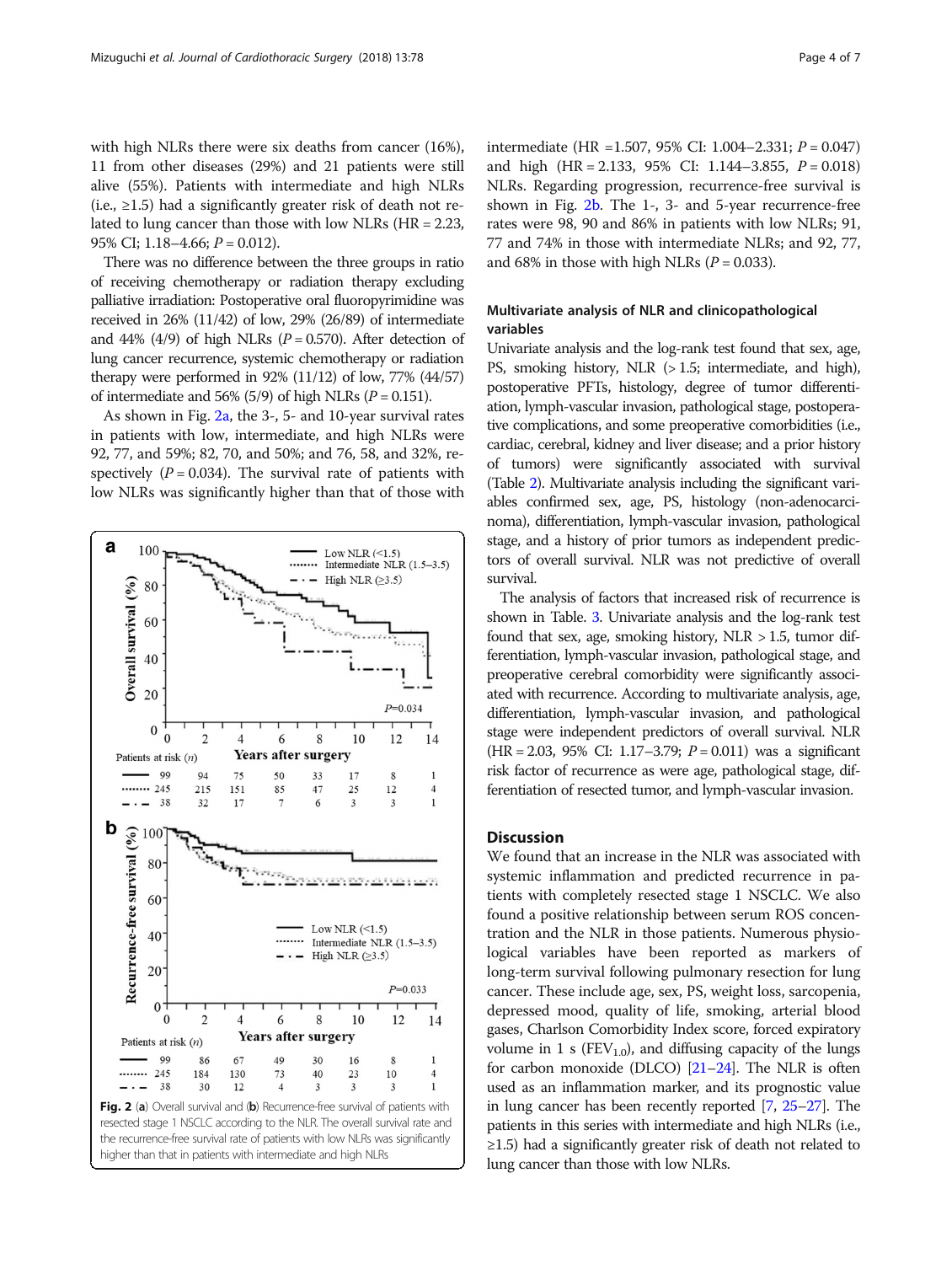<span id="page-4-0"></span>Table 2 Multivariate analysis of factors predicting overall survival

| Factors                                 | Univariate<br>$(P$ -value) | Multivariate<br>$(P$ -value) | Risk ratio | 95% CI        |
|-----------------------------------------|----------------------------|------------------------------|------------|---------------|
| Sex (male vs. female)                   | < 0.001                    | < 0.001                      | 2.26       | $1.43 - 3.65$ |
| Age $(≥70 \text{ years})$               | < 0.001                    | < 0.001                      | 2.64       | $1.81 - 3.90$ |
| PS (2 vs 0-1)                           | < 0.001                    | 0.026                        | 2.04       | $1.10 - 3.56$ |
| Smoking                                 | 0.002                      | 0.257                        |            |               |
| NLR (> 1.5)                             | 0.028                      | 0.316                        |            |               |
| Predicted post PFT <sup>a</sup>         | 0.025                      | 0.058                        |            |               |
| Histology (other vs. adenocarcinoma)    | 0.034                      | 0.021                        | 1.60       | $1.07 - 2.41$ |
| Differentiation (m/p vs. well)          | < 0.001                    | 0.035                        | 1.64       | $1.03 - 2.66$ |
| Lymph-vascular invasion                 | 0.002                      | 0.029                        | 1.50       | $1.04 - 2.16$ |
| Pathological stage (IB vs. IA)          | < 0.001                    | 0.006                        | 1.68       | $1.16 - 2.45$ |
| Postoperative complications             | 0.024                      | 0.449                        |            |               |
| Preoperative comorbidities              |                            |                              |            |               |
| Hypertension                            | 0.829                      |                              |            |               |
| Diabetes mellitus                       | 0.496                      |                              |            |               |
| eGFR (< 70 mL/min/1.73 m <sup>2</sup> ) | 0.022                      | 0.890                        |            |               |
| Child-Pugh classification (B or C)      | 0.028                      | 0.880                        |            |               |
| Cardiac disease                         | 0.011                      | 0.301                        |            |               |
| Cerebral disease                        | 0.014                      | 0.876                        |            |               |
| Any prior tumors                        | < 0.001                    | < 0.001                      | 3.37       | $2.27 - 4.96$ |

<sup>a</sup>Predicted postoperative values of  $\text{FEV}_{1.0}$  or DLCO < 40% are defined as high-risk for PFTs

PS performance status, NLR neutrophil-lymphocyte ratio, PFT pulmonary function test, eGFR estimated glomerular filtration rate, m/p moderate or poor

Previous reports and meta-analyses [[7](#page-6-0), [25,](#page-6-0) [26](#page-6-0)] found that an elevated NLR was a marker of poor prognosis, and was associated with recurrence of lung cancer. In cancer patients, oxidative stress can be caused by various tumor progression mechanisms, such as malignant conversion; tumor cell survival, proliferation, chemo- and radio-resistance, invasion, angiogenesis, metastasis, and stem cell survival [[4](#page-6-0), [5\]](#page-6-0) However, it is not possible to evaluate oxidative stress within the tumor microenvironment of living organs. Unlike previous studies that enrolled heterogeneous groups including patients with different NSCLC stages, we focused on patients with stage 1 disease. Tumor progression and/or tumor burden were thus limited, and patients with symptoms, treatments, or histories that could influence their inflammatory or nutrition status were excluded. The serum d-ROM results obtained in this study mainly reflected systemic inflammation, with a relatively small contribution by carcinoma-induced inflammation. In patients in good general condition, the level of systemic oxidative stress may correlate with oxidative stress associated with the tumor micro-environment, and vice versa. This oxidative stress-inflammation interaction may induce factors that promote recurrence and tumor progression.

Based on that hypothesis, we measured serum ROMs, an indicator of systemic inflammation, to reveal the relationship with NLRs. We have reported that preoperative

serum ROM level was an independent predictive factor for nodal involvement in patients with clinical stage I lung adenocarcinoma [\[19\]](#page-6-0). The AUC was 0.763 (95% CI 0.625– 0.902), and the ROC curve provided a prognostic cutoff value of approximately 300 U.CARR [\[19\]](#page-6-0). In this study, the mean NLR in patients with low ROMs (< 300 U.CARR) was 1.4, a significantly lower value than that in patients with high ROMs. In patients with NLRs less than 1.5, a relatively small proportion of lymphocytes would result in decreased inflammatory stress and less promotion of cancer progression. Important to note, most of patients of Low (< 1.5) NLR (92%) were received systemic chemotherapy after recurrence of cancer in this study, suggesting their good general condition. Overall, NLRs might have both physiological and oncological prognostic value.

An optimal NLR cutoff value of 5 has been used to define high preoperative inflammatory status [[12](#page-6-0), [26,](#page-6-0) [27](#page-6-0)]. However, only four patients in this study had an NLR greater than 5. Therefore we stratified the patients into three groups by the NLRs determined by ROC analysis and then assessed survival in each group. In particular, we focused on low NLRs in patients with completely resected stage 1 NSCLC. The significance of the NLR in early stage NSCLC has recently been reported in stage 1 patients with complete tumor resection  $[14]$  $[14]$  $[14]$  or treated with stereotactic radiation therapy [\[28\]](#page-6-0). As in our patient population, their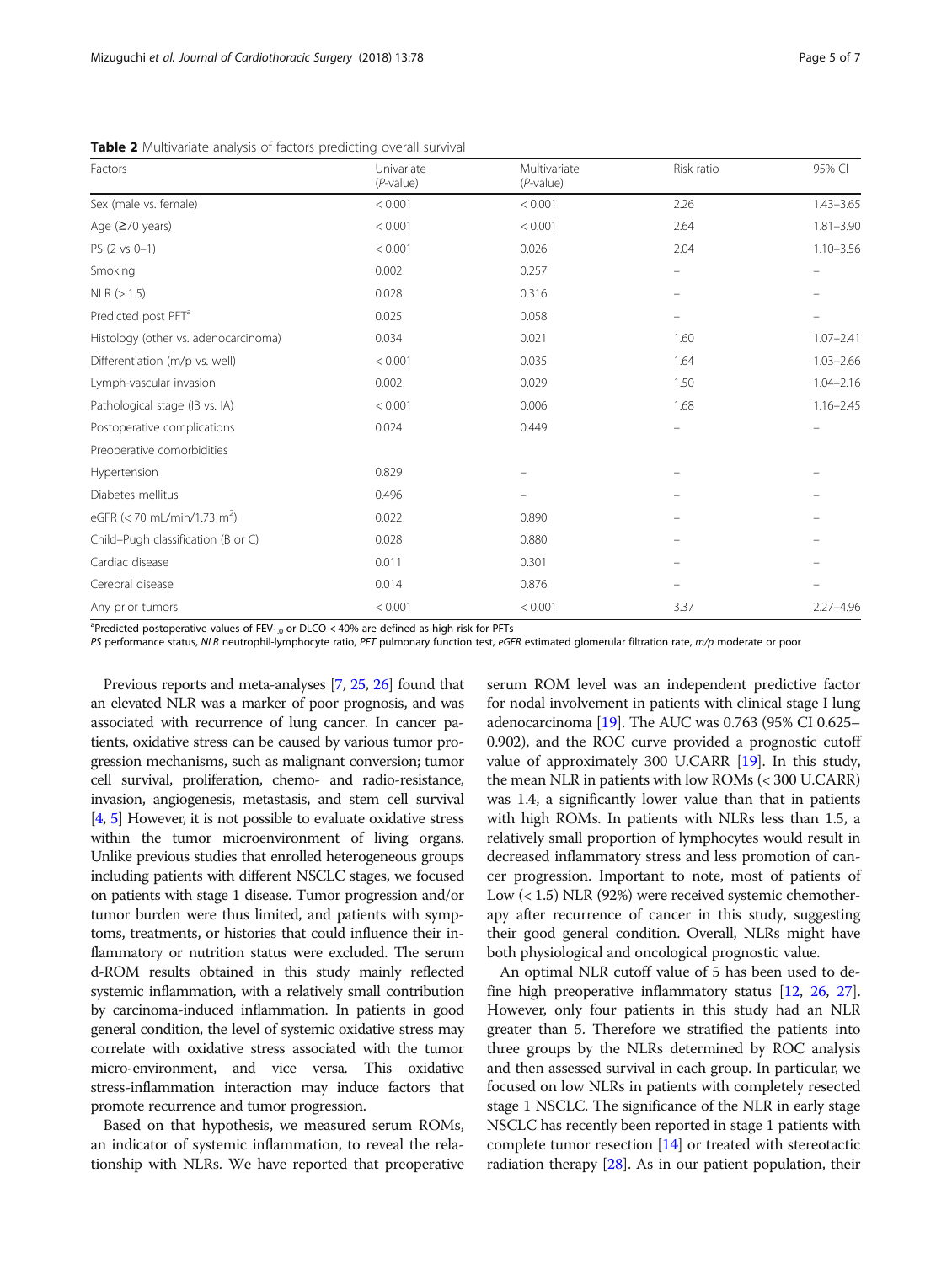| Factors                                 | Univariate<br>$(P-value)$ | Multivariate<br>$(P$ -value) | Risk ratio                     | 95% CI                   |
|-----------------------------------------|---------------------------|------------------------------|--------------------------------|--------------------------|
| Sex (male vs. female)                   | 0.001                     | 0.118                        |                                |                          |
| Age (≥70 years)                         | < 0.001                   | < 0.001                      | 2.20                           | $1.38 - 3.53$            |
| $PS (2 vs. 0-1)$                        | 0.254                     | -                            | $\qquad \qquad \longleftarrow$ | $\overline{\phantom{m}}$ |
| Smoking                                 | 0.005                     | 0.183                        |                                |                          |
| NLR(>1.5)                               | 0.009                     | 0.011                        | 2.03                           | $1.17 - 3.79$            |
| Predicted post PFT <sup>a</sup>         | 0.211                     |                              |                                |                          |
| Histology (other vs adenocarcinoma)     | 0.123                     | 0.090                        |                                |                          |
| Differentiation (m/p vs. well)          | 0.004                     | 0.038                        | 1.77                           | $1.03 - 3.18$            |
| Lymph-vascular invasion                 | < 0.001                   | < 0.001                      | 2.31                           | $1.47 - 3.66$            |
| Pathological stage (IB vs. IA)          | < 0.001                   | 0.003                        | 2.09                           | $1.27 - 3.48$            |
| Postoperative complication              | 0.368                     |                              |                                |                          |
| Preoperative comorbidities              |                           |                              |                                |                          |
| Hypertension                            | 0.846                     |                              |                                |                          |
| Diabetes mellitus                       | 0.797                     |                              |                                |                          |
| eGFR (< 70 mL/min/1.73 m <sup>2</sup> ) | 0.107                     | 0.647                        |                                |                          |
| Child-Pugh classification (B or C)      | 0.246                     |                              |                                |                          |
| Cardiac disease                         | 0.389                     |                              |                                |                          |
| Cerebral disease                        | 0.008                     | 0.367                        |                                |                          |
| Any prior tumors                        | 0.191                     | 0.070                        |                                |                          |

<span id="page-5-0"></span>Table 3 Multivariate analysis of factors predicting recurrence-free survival

<sup>a</sup>Predicted postoperative values of  $FEV_{1,0}$  or DLCO < 40% is defined as high-risk for PFTs

PS performance status, NLR neutrophil-lymphocyte ratio, PFT pulmonary function test, m/p moderate or poor, eGFR estimated glomerular filtration rate

NLR cutoff values (2.5 and 2.98) were lower than those reported in previous studies that enrolled stage I–III patients with surgical resection [[25](#page-6-0), [26\]](#page-6-0).

The main cause of recurrence after potentially curative surgery might be the growth of micro-metastases which had been established prior to resection. In this study, an NLR > 1.5, reflecting a low peripheral lymphocyte count, predicted recurrence within 3 years. Although there was no significant relation between NLR and initial recurrence site (i.e., local or distant metastasis) in this study (data not shown), Takahashi et al. reported that the proportion of distant metastasis was higher in patients with high NLRs than in those with low NLRs [[14](#page-6-0)]. Peripheral lymphocyte count has also been considered as an important marker of cancer progression and recurrence and as an independent prognostic factor in node-negative NSCLC associated with vascular invasion [[15](#page-6-0)]. Moreover, low lymphocyte counts that accompany chemotherapy in patients with advanced tumors may indicate low treatment effectiveness, and low NLRs may indicate a good response to chemotherapy after detection of recurrence [\[29\]](#page-6-0). Furthermore, high NLRs have also been associated with infiltration of tumor by lymphocytes with low CD3+ and high CD5+ expression [[30](#page-6-0)]. The presence and type of lymphocytes in the tumor microenvironment might be useful as a marker of improved therapeutic response to immunotherapy.

# Conclusion

In patients with completely resected stage 1 NSCLC, NLR was associated with systemic inflammation and predicted recurrence. Routine monitoring of the NLR may be useful when planning follow-up intervals and considering adjuvant therapy. Further investigation is needed to reveal the significance of relationships between perioperative NLRs in early lung cancer and the tumor microenvironment, inflammation, and host immunity.

#### **Abbreviations**

AUC: area under the curve; BMI: body mass index; CRP: C-reactive protein; DLCO: diffusing capacity of the lungs for carbon monoxide; eGFR: estimated glomerular filtration rate;  $FEV<sub>1.0</sub>$ : forced expiratory volume in 1 s; NLR: neutrophil-lymphocyte ratio; NSCLC: non-small cell lung cancer; PFTs: pulmonary function tests; PS: performance status; ROMs: reactive oxygen metabolites

#### Funding

This study was not financially supported.

#### Availability of data and materials

Please contact author for data requests.

#### Authors' contributions

All authors were involved in the preparation of this manuscript. SM performed statistical analysis, and draft the manuscript. NI, TT, and NN conceived of the study, and participated in its design and coordination and helped to draft the manuscript. TT carried out the ROS analysis. SM, NI, TT, HK and NN performed the operation and participated in collecting the data. All authors read and approved the final manuscript.